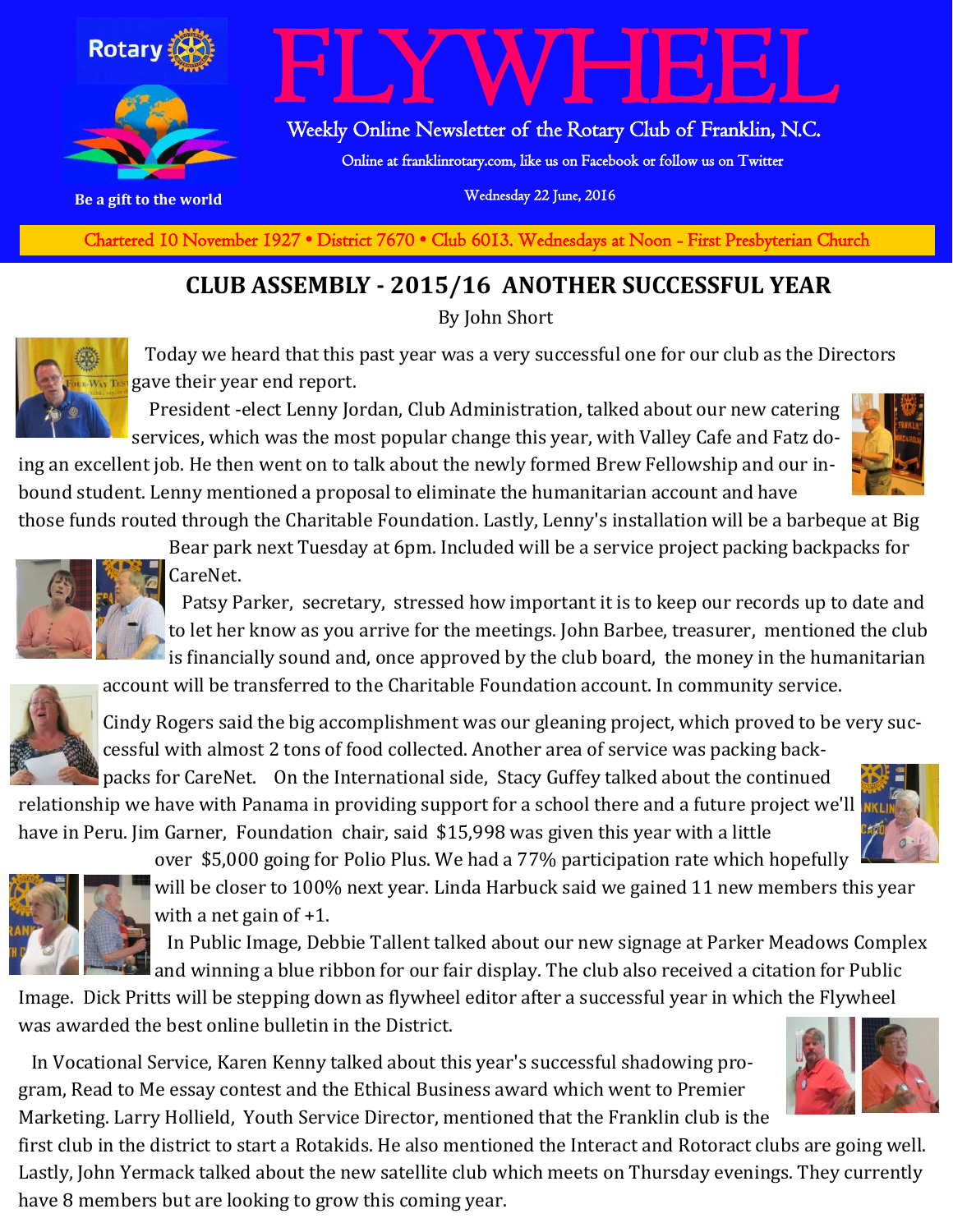

 Weekly Online Newsletter of the Rotary Club of Franklin, N.C. Online at franklinrotary.com, like us on Facebook or follow us on Twitter

**Be a gift to the world Be a gift to the world Wednesday 22 June, 2016** 

**Charted November 29, 1927 • District 7670 • Club 6013 Wednesdays at Noon - First Presbyterian Church** Chartered 10 November 1927 • District 7670 • Club 6013. Wednesdays at Noon - First Presbyterian Church

**Gold Stars for Great Work in 2015-16!**

President Sean awarded Rotary Gold Stars to four individuals who have performed above and beyond in their service to the club this Rotary year. The first Gold Star was presented to Cindy Rodgers for her work on getting a district grant for the Community Care Center. A Gold



Star was presented to Rich Peoples not only for his work as co-chair but for his presentation on Ethics at the District Conference. A Gold Star was awarded to John Short for his outstanding work as chair of our club's



Charitable Foundation. The last Gold Star was presented to Tom James for his willingness throughout the year to pitch in wherever there was a need. Thanks to these Rotarians for their excellent service to our club!

#### **RI Foundation Contributions..Last Minute!**

RI Foundation Chair Jim Garner indicated that there is still time for those who have not made a contribution to the RI Foundation to do so. He stated for those who are close to a Paul Harris Fellow level please see him for a way to reach that goal for this year. Jim indicated that as a club there was a 77% participation which is better than last year but still short of our annual goal of Every Rotarian Every Year contributing to the RI Foundation. The RI Foundation is what funds grants for projects in our area so each Rotarian should be making a contribution to the RI Foundation every year as a part of our mission to serve others above self.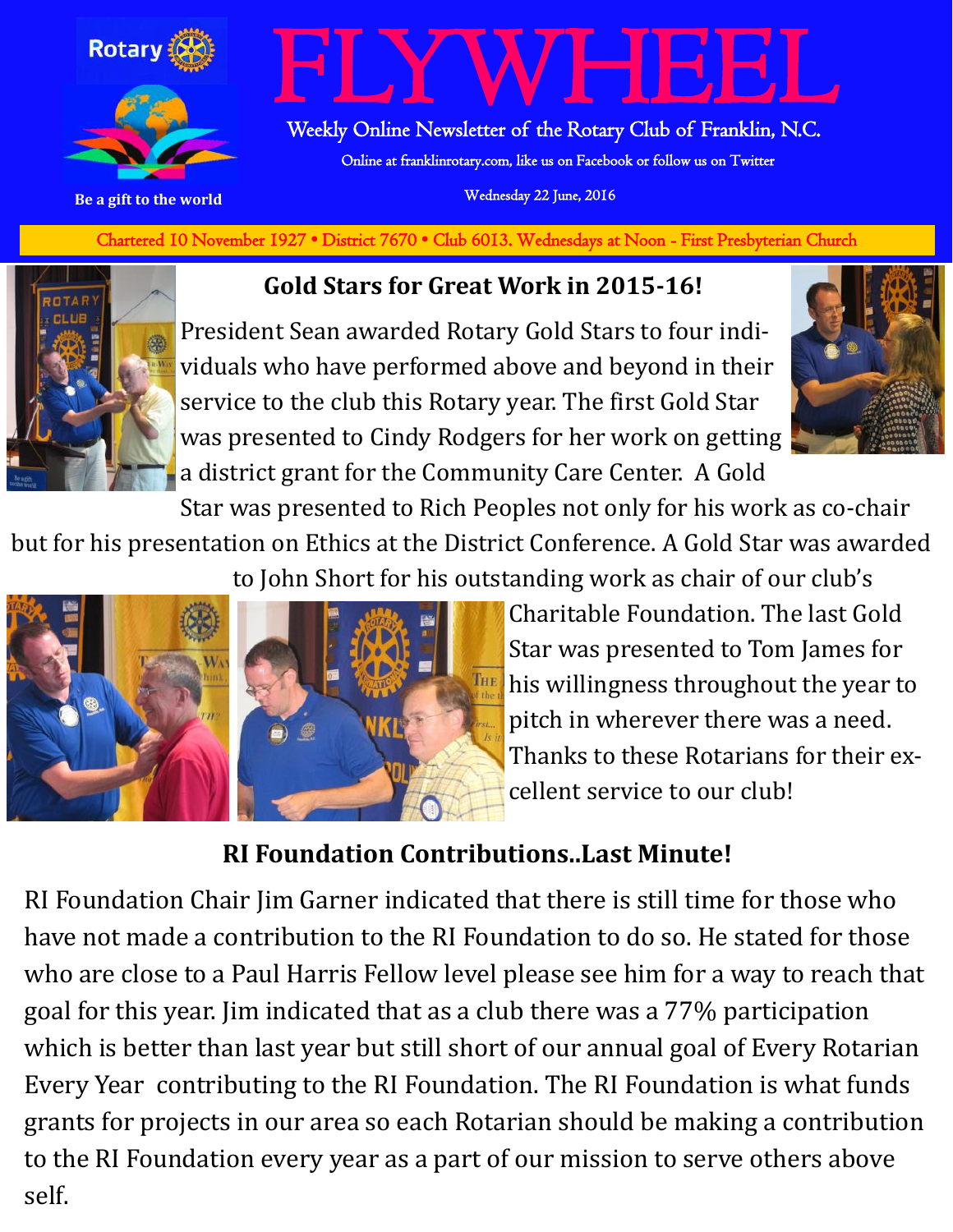

**Charted November 29, 1927 • District 7670 • Club 6013 Wednesdays at Noon - First Presbyterian Church** Chartered 10 November 1927 • District 7670 • Club 6013. Wednesdays at Noon - First Presbyterian Church

#### **Perfect Attendance for 2015-16..Great Work!!**

President Sean presented a certificate of perfect attendance to Larry Hollifield who made every meeting without needing a make-up. He then presented certificates of perfect attendance to those whose perfect attendance included makeups: John Barbee, Judy Chapman, Tom Coley, Gary Dills, Sandy Frazier, Jim Gar-



ner, Janet Greene, Lenny Jordan, Barbara Lawrence, Susie Ledford, Amy Manshack, Mike Norris, Patsy Parker, Rich Peoples, Vic Perry, Dick Pritts, John Short, Gary St Arnauld, Debbie Tallent, Mike Watson, Nanci Wilson and John Yermack. Congratulations to all those members having perfect attendance for this Rotary year.



#### **Installation June 28th!**

Please sign up and plan on at-**SERVING**<br>HUMANITY tending the Rotary Club of Franklin's 2016-17 Installa-

tion. This year's installation will be Tuesday Night June 28th 6pm at the Big Bear Shelter. Cost this year is ONLY \$10. We will be celebrating our soon to be past year and installing officers and directors. Dinner is at 6p with the program to start sometime around 645p. See you there! **NO MEET-ING NEXT WEDNESDAY!**

#### **Past Dues Need to Be Paid**

President Sean urged those who are behind in paying their dues to please get them to treasurer John Barbee before the end of June so that we can start the new Rotary year with no delinquent dues. **Remember your dues help fund the wonderful meals we have at lunchtime!!!**Thanks for your co-operation.



I would like to thank everyone for a fantastic year! You need to be very proud of yourselves as to what you accomplished in continuing to make a difference helping people locally and around the world. We don't need a trophy to tell ourselves how great we are...we know we are a great club! As we move forward remember this club will ALWAYS be the best for three reasons..1. Our strength is in our numbers..2. we enjoy being around each other...3. we enjoy what we do. Im very excited about the great work new President Lenny will do this next year which looks to be an exciting year! See you this Tuesday Night at installation.

Sean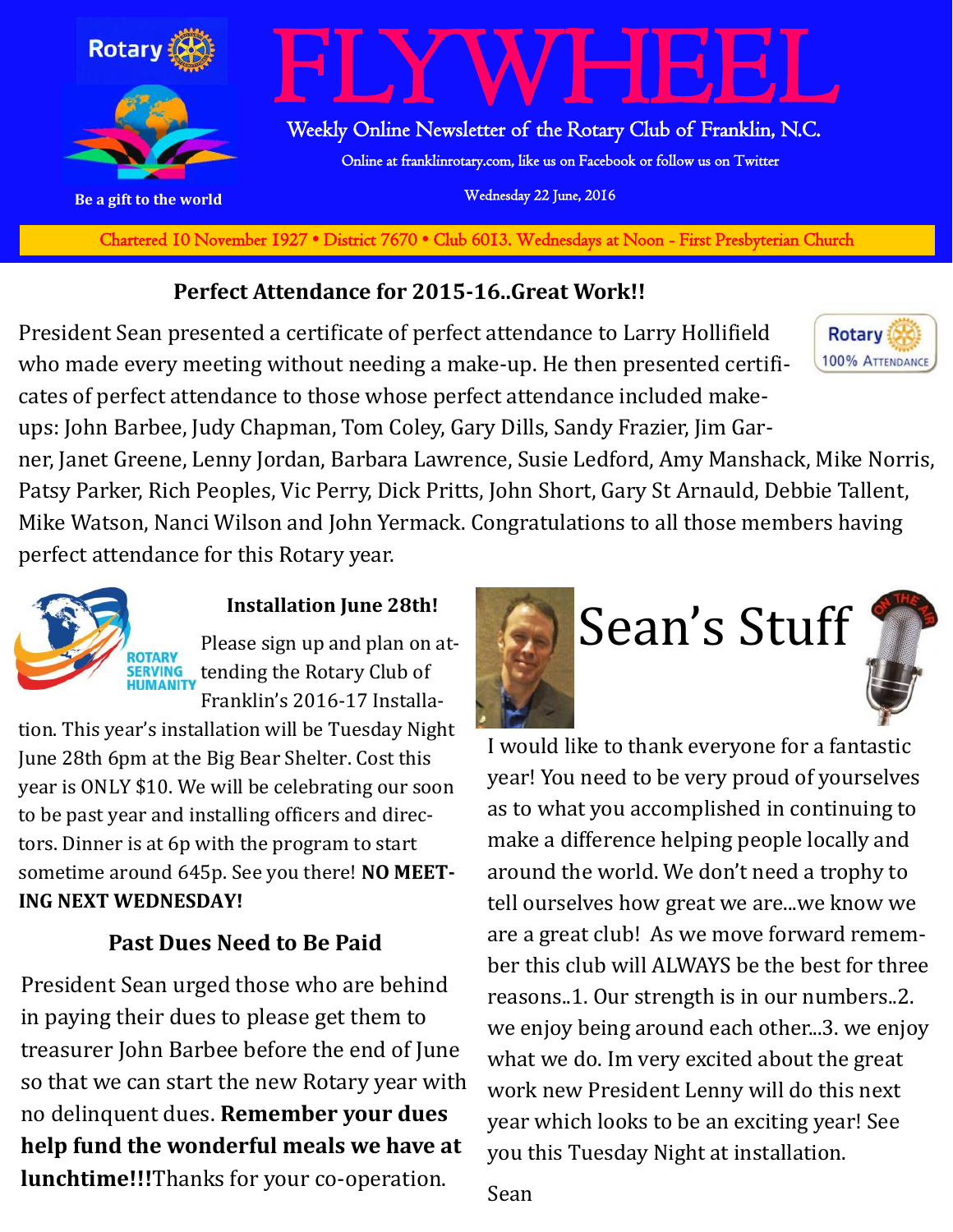

Weekly Online Newsletter of the Rotary Club of Franklin, N.C.

Online at franklinrotary.com, like us on Facebook or follow us on Twitter

**Be a gift to the world Be a gift to the world Wednesday 22 June, 2016** 

**Charted November 29, 1927 • District 7670 • Club 6013 Wednesdays at Noon - First Presbyterian Church** Chartered 10 November 1927 • District 7670 • Club 6013. Wednesdays at Noon - First Presbyterian Church

### **Weve got about 4 More Meetings till Showtime!!**

We had quite a few more tickets for our upcoming fundraiser



turned in for the third week with **157 sold..343 to go!** Please keep working on getting all 500 sold. Please contact everyone on your list because a lot of



folks take off for summer vacation and nows the time to contact

**When you sell them please turn them into your horsemen.** Please also bring in silent auction items and program ads! On our silent auction this year we have a 1991 Ford Truck. **We are in need of volunteers to park the vehicle for show at their business to help generate some interest.** Its our one and only fundraiser..lets make it the best ever!



#### **You Still have a Good Opportunity to Registration Fee for the 2017 RI Convention in Atlanta**

This is a once in a lifetime opportunity. Cost of registration has gone up a little bit but you can still register for **ONLY \$340** until December15) Here's the link for registering for the convention...

#### [www.riconvention.org/en/atlanta](http://www.riconvention.org/en/atlanta)

**Also you need to hurry because hotel rooms in Atlanta are booking Fast!!!! Here is some additional incentives for registering NOW!…**

You can still get \$65 re-imbursement AND earn a PHF for your club by registering the highest percentage of Rotarians in your club category size for the International Convention in Atlanta June 10-14, 2017 AND a PHF for registering the highest percentage of Rotarians in your club category size for the Young Leaders and District Conference in Hickory April 28-30, 2017!!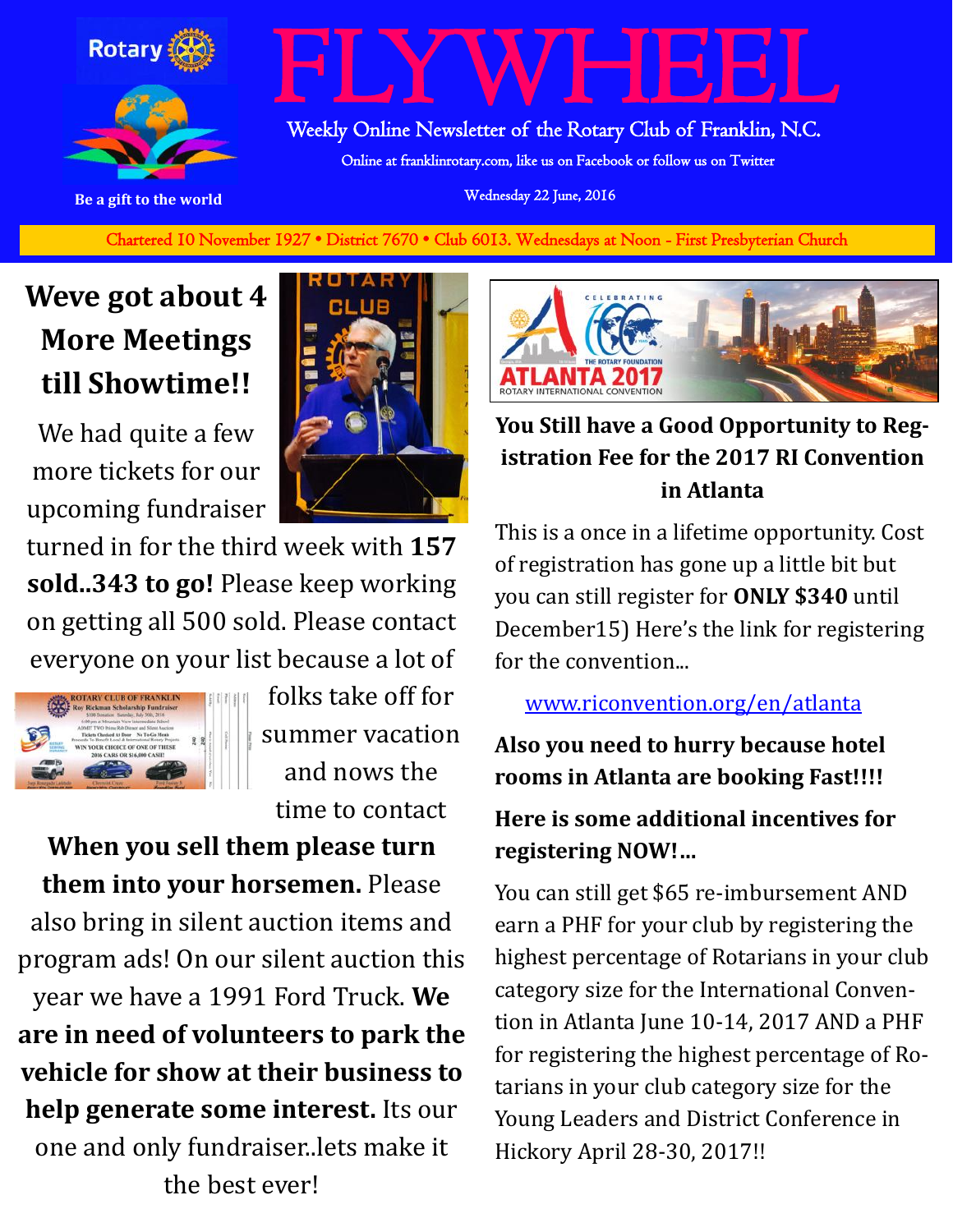

Chartered 10 November 1927 • District 7670 • Club 6013. Wednesdays at Noon - First Presbyterian Church

#### **Exchange Student Update..But Need Volunteers to Help When She Arrives!**

Incoming club president Lenny Jordan indicated that **we now have two families** to host inbound exchange student Beatrice from Italy. The first family is that of a former club member Becky Montgomery. Becky is a Middle School Assistant Principal. The second family was recruited by Lee Berger and are Tony and Tana Bagno. The exchange student will come to Franklin this August for the 2016—2017 school year. We are looking forward to having Beatrice join us for as many Rotary meetings as her schedule allows. **We do need some help with welcoming her to the new school year here and transportation to events, etc. If you are interested please see PE Lenny!** 

#### **Kick off your Independence Day festivities at the Firecracker 5K on July 4th !!**



– [Riverside Park](https://www.facebook.com/pages/Riverside-Park/152152808261324) –[Bryson City,](http://www.runbrysoncity.com/directions.html)  [NC.](http://www.runbrysoncity.com/directions.html) Hosted by the the [Rotary](https://www.facebook.com/Rotary-Club-of-Bryson-City-163579257039259)  [Club of Bryson City](https://www.facebook.com/Rotary-Club-of-Bryson-City-163579257039259) the course runs through Bryson City and the Deep Creek Community. Event details are available at the [event website.](http://www.runbrysoncity.com/)

Register by June 29th at 5PM to be guaranteed a commemorative race shirt. After that participants are not guaranteed to receive a shirt and/or a shirt in the size requested. Cost is \$28

#### **Rotary Service**

**7/6**



Greeter: Summer Woodard

Additional race information can be found at **[http://](http://www.runbrysoncity.com/) [www.runbrysoncity.com/](http://www.runbrysoncity.com/)**.